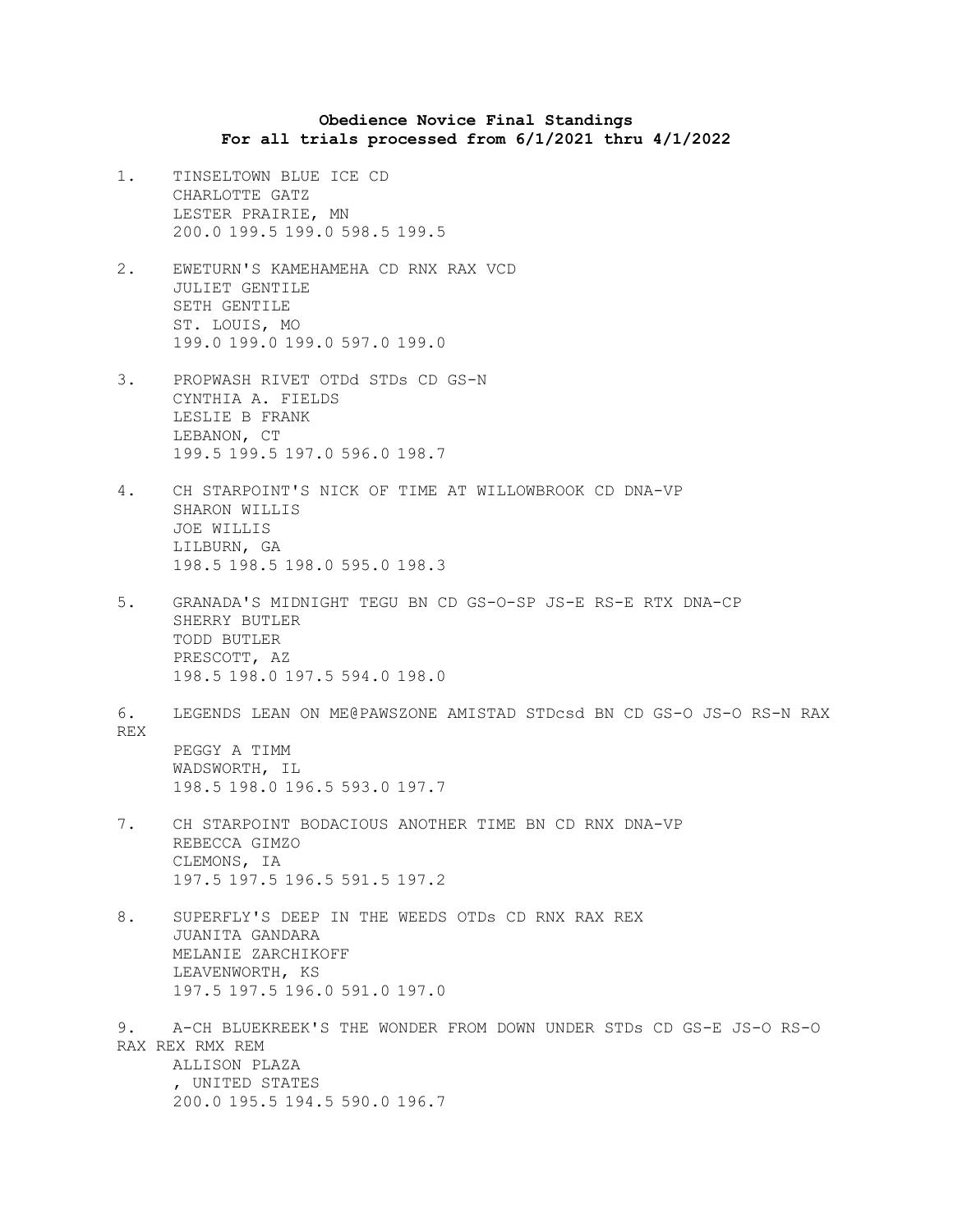- 9. JAZZTIME'S WHISTLE WHILE YOU WORK BN CD GS-E JS-E RS-E RNX REX SUNDI PRECHTL RIVERSIDE, CA 197.0 197.0 196.0 590.0 196.7
- 10. TOUCHSTONE SIMPLY FROSTED CD RNX RAX DNA-CP JULIA ERNESTI LISA C BELL SABINE MAURER D-45327 ESSEN, GERMANY 198.0 197.5 193.0 588.5 196.2
- 10. SCALLYWAG'S BACK 2 THE ROOTS CD RNX RA DNA-VP FRAUKE GETTLER 47169 DUISBURG, GERMANY 197.0 196.0 195.5 588.5 196.2
- 10. SLYDROCKS BLAST OF THE PAST CD GSA-O JSA-E RSA-N ELAINE OSMUN RED LODGE, MT 197.5 197.0 194.0 588.5 196.2

## Alternates

- 11. SCALLYWAG YOU MAKE ME DIZZY MISS LIZZY CD RNX RAX RM REX DNA-VP FRAUKE THOMAS 46485 WESEL, GERMANY 200.0 195.0 192.5 587.5 195.8
- 12. CH SRN EAGLE ROOSTER C CD RNX DNA-VP ANNETTE COCHRANE RIVER FALLS, WI 197.5 196.0 193.5 587.0 195.7
- 12. COUNTRY-WAYS THE MAN IN BLACK CD RNX RAX NOEL J RITTER SILVERDALE, WA 198.0 197.0 192.0 587.0 195.7
- 13. TINSELTOWN'S JAMES DEAN CD RNX RICHARD IMFELD SHERIL VIEIRA IMFELD ARP, TX 196.0 195.5 195.0 586.5 195.5
- 14. STONE RIDGE A STAR IS BORN CD KATHLEEN BUTLER SANDY, UT 196.0 194.0 193.5 583.5 194.5
- 15. BARCLIFF MPOSSIBLE FOLLOW MY LEAD CD RNX DNA-CP MARY ANN MAGNESS HILLSBORO, TX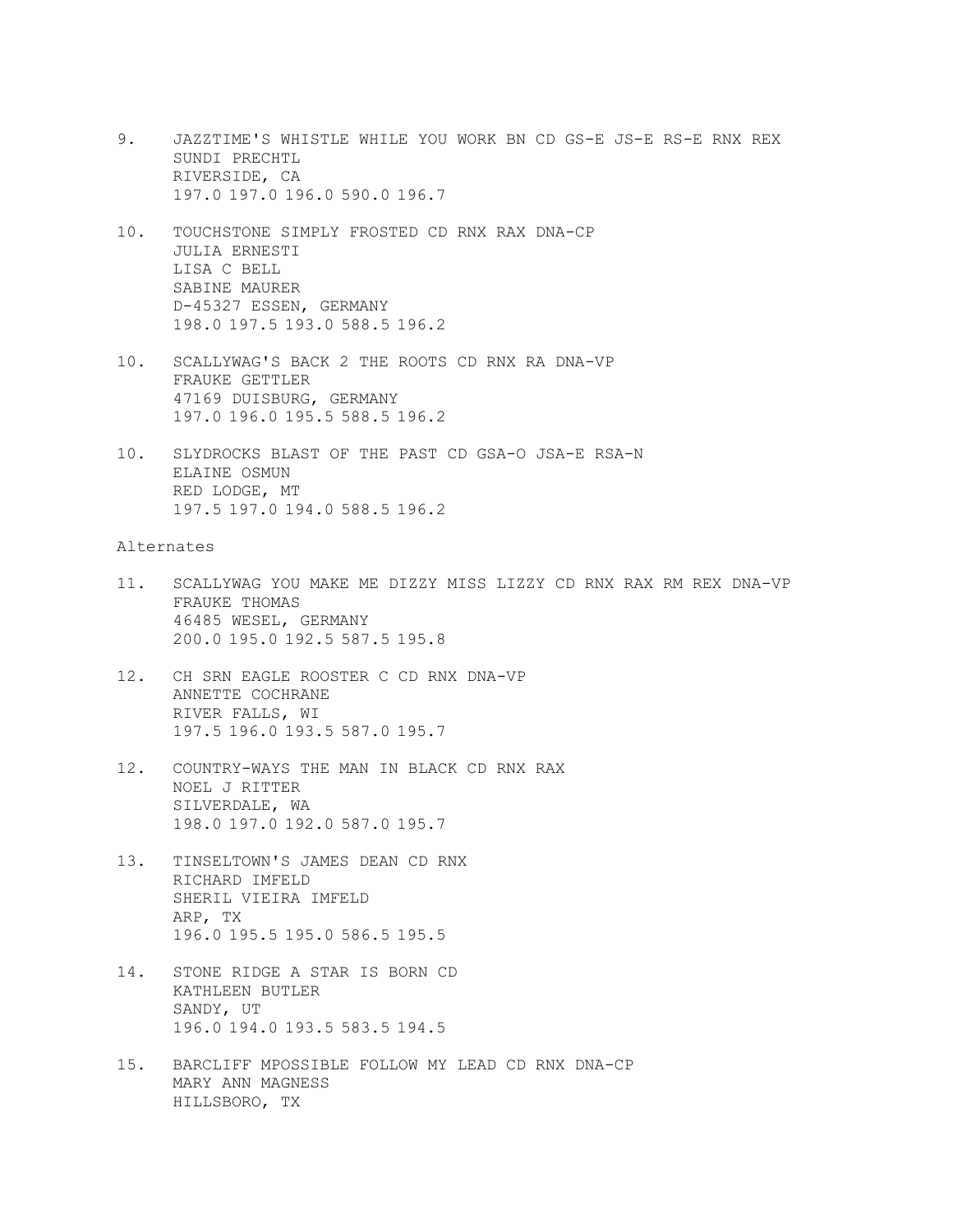195.0 193.0 193.0 581.0 193.7

- 16. CRUISIN'S ONE FOR THE MONEY RN DNA-CP CAROL ALLINSON RED DEER COUNTY AB T4E 0K8, CANADA 196.5 194.0 186.0 576.5 192.2
- 17. BEAUWOOD PENTASTAR RUSTLIN IN THE NIGHT SKY STDsd BN GN CD GS-O JS-N RS-N RNX RAX DNA-CP DEBRA ST JACQUES RENEE ST JACQUES ARGYLE, NY 192.5 191.5 190.5 574.5 191.5
- 18. RAINEDANCE PROOF POSITIVE BN CD RN DNA-CP ROBBIN BAYNE M. RAINE LUTZ SACRAMENTO, CA 197.0 190.0 187.0 574.0 191.3
- 19. SWEETNSASSY'S JAILHOUSE PRIVATE EYE ATDsd OTDc AFTDdm OFTDs BN CD RV-N RTX REC RAC RNC DNA-VP DIANA L CURL PAULDEN, AZ 193.5 192.0 188.0 573.5 191.2
- 20. ALLSTAR'S EPIC ADVENTURE BN CD GS-N JS-E RS-O RAX KALLIE BONTRAGER COREY NORMAN LAPORTE, IN 197.5 190.0 185.5 573.0 191.0
- 21. WTCH PENNYCAERAU EWENME KJ AT BRLEJ AFTDcsdm BN CD RA JOY ELLIS GROVELAND, FL 193.0 190.0 188.0 571.0 190.3

22. SVCH PCH WTCH CH ATCH CALAIS CAROLINA ROOSTERHOTSAUCE AFTD-Xs AFTDcd OFTDm RTDcs BN CD GS-E-SP JS-E-SP RNX RAX REX RMX REM DNA-CP KERRY DAVIS LAS VEGAS, NV 190.0 190.0 189.0 569.0 189.7

- 22. DIAMOND AIRE SHINING KNIGHT CD RN DEBRA WITTA CHASKA, MN 193.0 193.0 183.0 569.0 189.7
- 23. NIGHTFALL'S SILVER MILLENNIUM CD RAX DNA-VP JANINA SCHEBESTZIK JULIA ERNESTI 45219 ESSEN, GERMANY 195.5 189.0 183.5 568.0 189.3